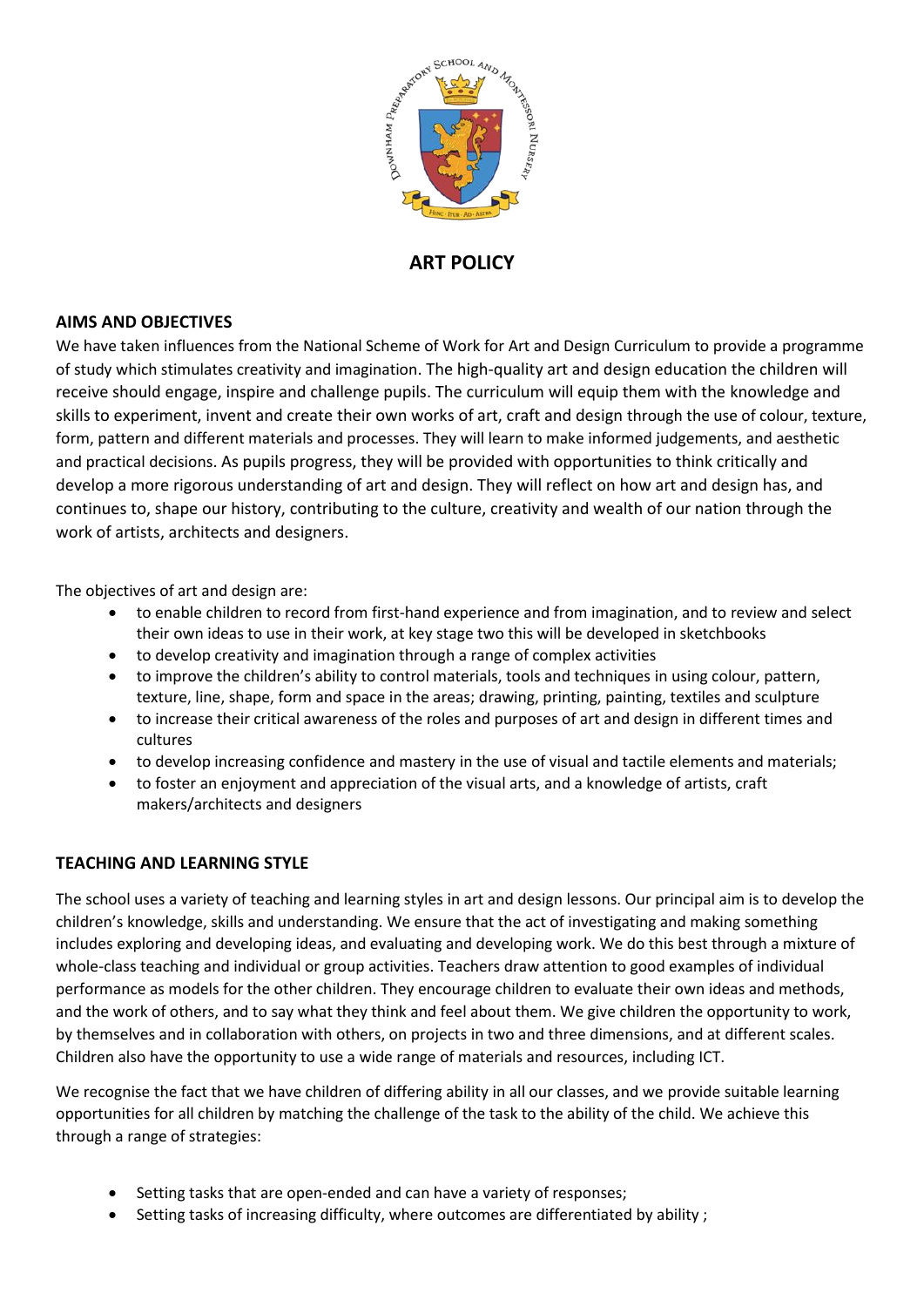Providing challenges in different mediums, where support may be necessary or where pupils will feel confident to attempt work independently.

#### **ART AND DESIGN CURRICULUM PLANNING**

Art and design is a foundation subject in the National Curriculum. At our School we use the National Scheme of Work as the basis for our curriculum planning in art and design. Art in our school is not taught as part of a cross curricular topic. Art is taught as a timetabled subject and therefore is given more time and importance.

We carry out the curriculum planning in art and design in two phases: long-term and medium-term. Our long-term plan maps out the themes covered in each term during the key stage.

Our medium-term plans give details of each unit of work for each term. These plans define what we will teach, and ensure an appropriate balance and distribution of work across each term. They list the specific learning objectives and evaluation. The subject leader is responsible for keeping and reviewing these plans.

We plan the activities in art and design so that they build on the children's prior learning. While we give children of all abilities the opportunity to develop their skills, knowledge and understanding, we also plan progression into the scheme of work, so that there is an increasing challenge for the children as they move up through the school.

#### **THE FOUNDATION STAGE**

We encourage creative work in the reception class, as this is part of the Foundation Stage of the National Curriculum. We relate the children's creative development to the objectives set out in the Early Learning Goals, which underpin the curriculum planning for children aged three to five. The children's learning includes art, music, dance, role-play and imaginative play. The range of experience encourages children to make connections between one area of learning and another, and so extends their understanding.

We provide a rich environment in which we encourage and value creativity. Children are engaged in a wide range of activities, and their responses involve the various senses. We give them the opportunity to work alongside artists and other adults. The activities that they take part in are imaginative and enjoyable.

### **CONTRIBUTION OF ART AND DESIGN TO TEACHING IN OTHER CURRICULUM AREAS**

#### **Mathematics**

Art and design contributes to children's mathematical understanding by giving opportunities to develop the children's understanding of shape and space through work in two and three dimensions.

#### **Geography/History**

Art and design contributes to the children's topic understanding by giving opportunities to study art and design from different countries, and our own, and art history in our country and beyond.

### **Personal, social and health education (PSHE) and citizenship**

Art and design contributes to the teaching of some elements of personal, social and health education and citizenship. The children discuss how they feel about their own work, and the methods and approaches used by others. They have the opportunity to meet and talk with artists and other talented adults during their work.

#### **Spiritual, moral, social and cultural development**

The teaching of art and design offers opportunities to support the social development of our children, through the way we expect them to work with each other in lessons. Groupings allow children to work together, and give them the chance to discuss their ideas and feelings about their own work and the work of others. Their work in general helps them to develop a respect for the abilities of other children, and encourages them to collaborate and cooperate across a range of activities and experiences. The children learn to respect and work with each other and with adults, thus developing a better understanding of themselves. They also develop an understanding of different times and cultures, through their work on famous artists, designers and craftspeople.